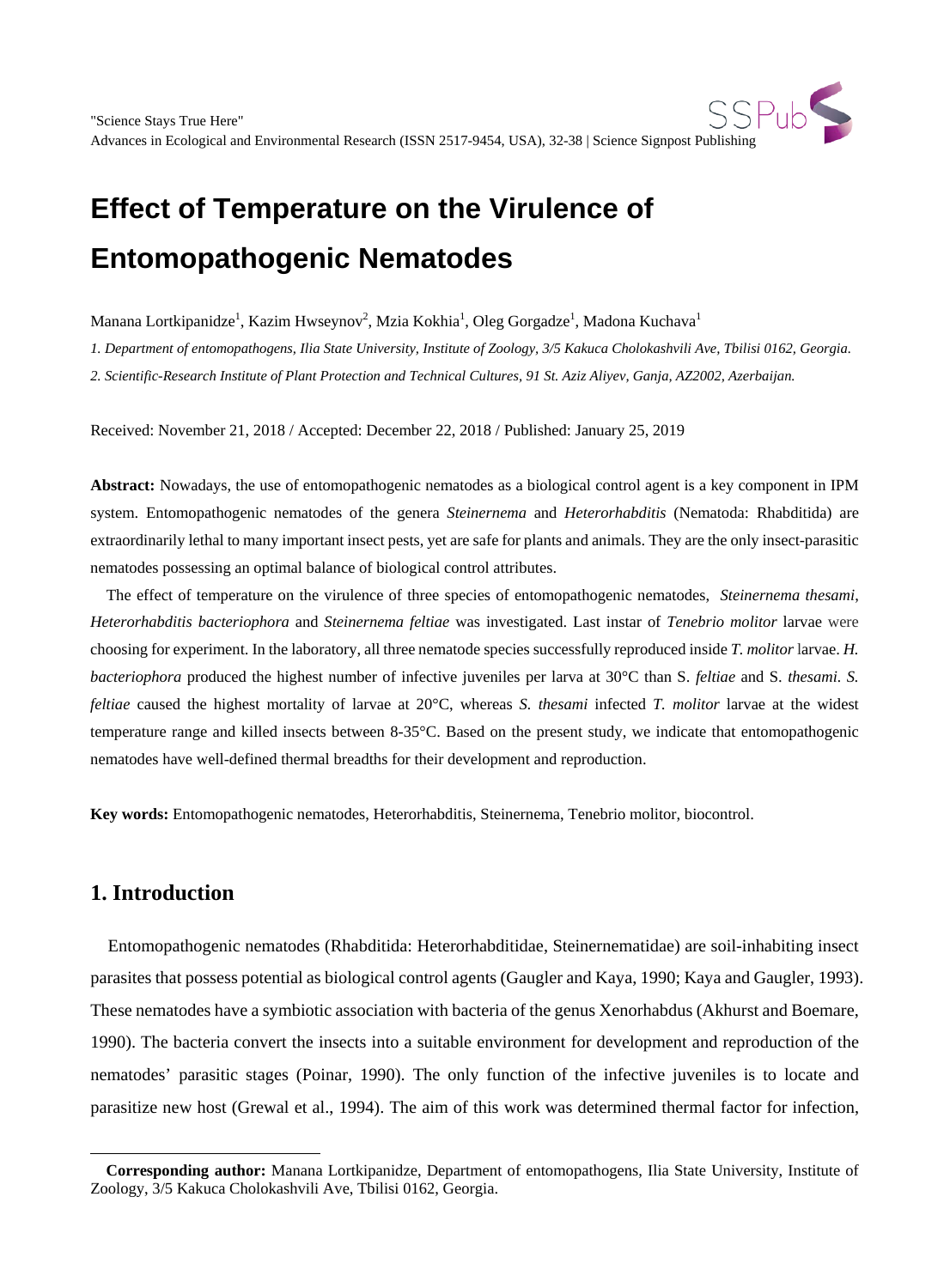#### **Effect of Temperature on the Virulence of Entomopathogenic Nematodes** 33

establishment and reproductions of three species of entomopathogenic nematode: *Steinernema thesami, Heterorhabditis bacteriophora* and *Steinernema feltiae*) in laboratory conduction. The species Neoaplectana (= Steinernema) *thesami* was isolated in Mtskheta-Mtianeti Region of Georgia, from infected pupa of a winter moth, *Operophtera brumata* Linnaeus, 1758 (Geometridae: Lepidoptera). The search of endemic and new species of entomopathogenic nematodes is very important for revealing their genetic diversity and optimization because the Caucasus regions have a rich diversity of biologic species which are well adapted to the local climatic conditions and insect organisms.

The isolate of *S. thesami* was maintained in the laboratory of entomopathogenic nematodes of the Institute of Zoology of Ilia State University, Tbilisi, Georgia (Gorgadze el. al., 2016).

### **2. Methodology**

Nematodes were reared at 25°C in last instar larvae of the bread beetle *Tenebrio molitor,* according to procedures described by (Woodring and Kaya 1998). The infective juveniles (IJs) that emerged from cadavers were recovered using modified White traps (White, 1927), and stored at  $7^0C$  for 7-14 days before use (Kaya & Stock, 1997).

Infectivity of nematodes to last instar *T. molitor* at 8-35°C was tested in a sand –based assay (Grewal et al., 1993a).

Fifty infective juveniles of a nematode species in 200 µl of distilled water were inoculated into a 10 cm diameter Petri dish containing 3g dry sand.

 All dishes were incubated at respective temperatures for 2 hours for acclimatization of nematodes prior to the introduction of last instar *T. molitor*. The dishes were wrapped with parafilm to reduce desiccation (Grewal 1994).

The mortality of insects was assessed after 3, 5 and 7 days and the presence of nematodes inside the insects served as the indicator of nematode infection. Dead larvae were transferred to White traps for the recovery of a new generation of IJs and incubated at 25°C until the emergence of a new generation of IJs.

The emerging IJs were harvested and counted after 11 to 15 days. Total number of IJs produced per host insect was then determined.

All treatments were replicated four times, included untreated control dishes, which received only distilled water. Mortality percentage was recorded and corrected with Abbott formula (Abbott, 1925). The penetration assay calculated the percentage of IJs entering the larvae. The assays of time of exposure and exposure to different temperature were organized on a completely randomized design (CRD). One-way ANOVA was used to compare the mortality of last instar of Tenebrio molitor. Means were compared at the  $P= 0.05$  level, and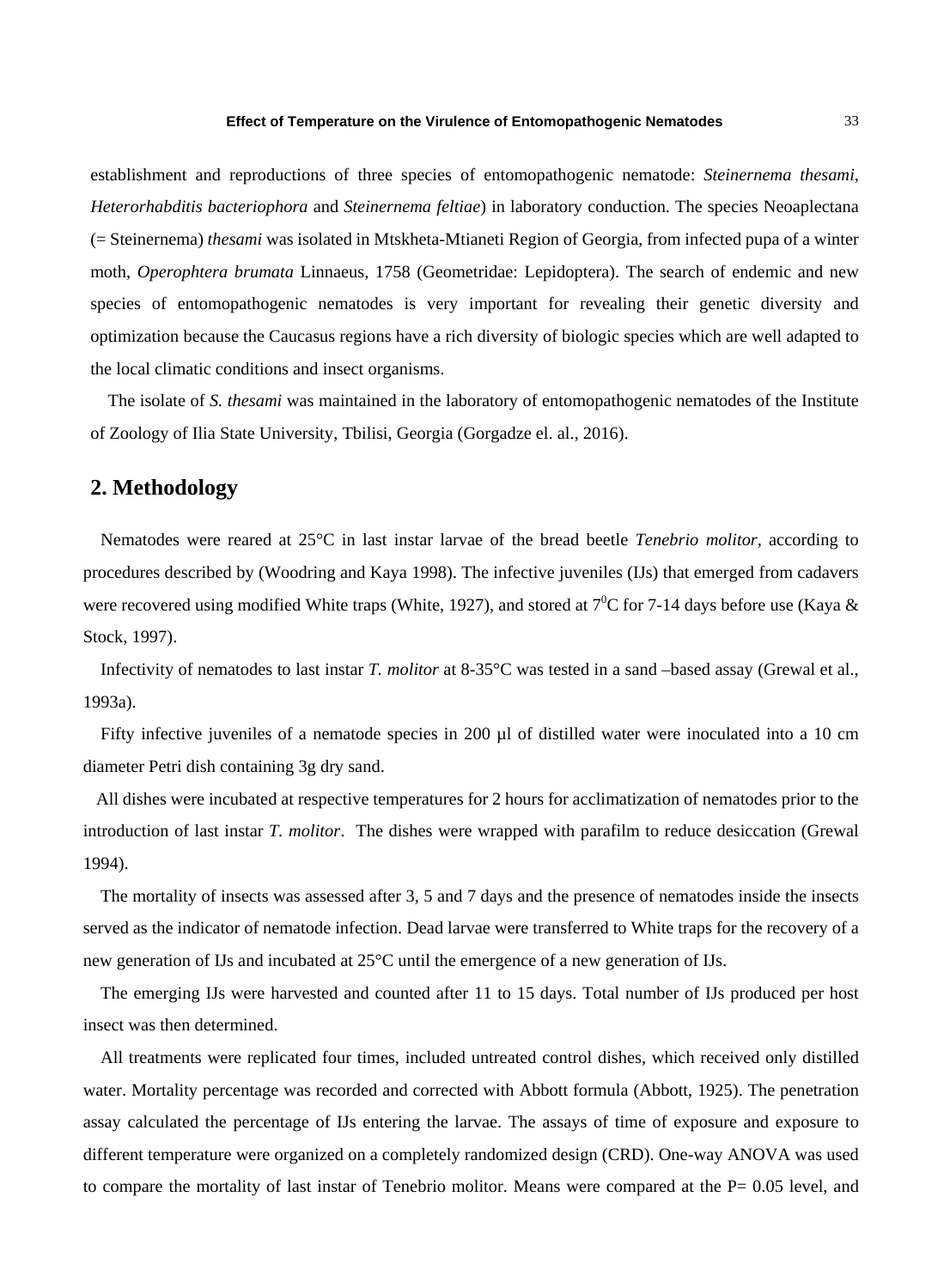Tukey's test was used to separate means.

Experiments were carried out in the laboratory conditions at a temperature of 22°C and 80% RH.

## **3. Results**

*S. thesami* and *H. bacteriophora* infected *T. molitor* larvae at the wide temperature range between 8-35°C and 8-32°C, both nematode species infected and killed host insects between 10-33°C and 10-30°C, whereas *S. feltiae* infected host at the narrow temperature between 10-25°C, compare with *S. thesami* and *H. bacteriophora* and caused the highest mortality to larvae at 20°C. There was no significant difference between *S. thesami* and *H. bacteriophora* species, significantly was observed between *S. thesami* and *S. feltiae* P **˂0.05** (Figure 1).



Figure. 1. Mean (±SE) percent mortality of *Tenebrio molitor* larvae by entomopathogenic nematodes at different temperature.

Temperature ranges for establishment of *S. thesami and H. bacteriophora* in insects were between 12-30°C and 15-33°C, however *S. feltiae* between 12- 30 °C. No significant difference was found between *S. thesami* and *S. feltiae* species, difference was observed between *H. bacteriophora* and *S. feltiae* P 0.05 (Figure 2).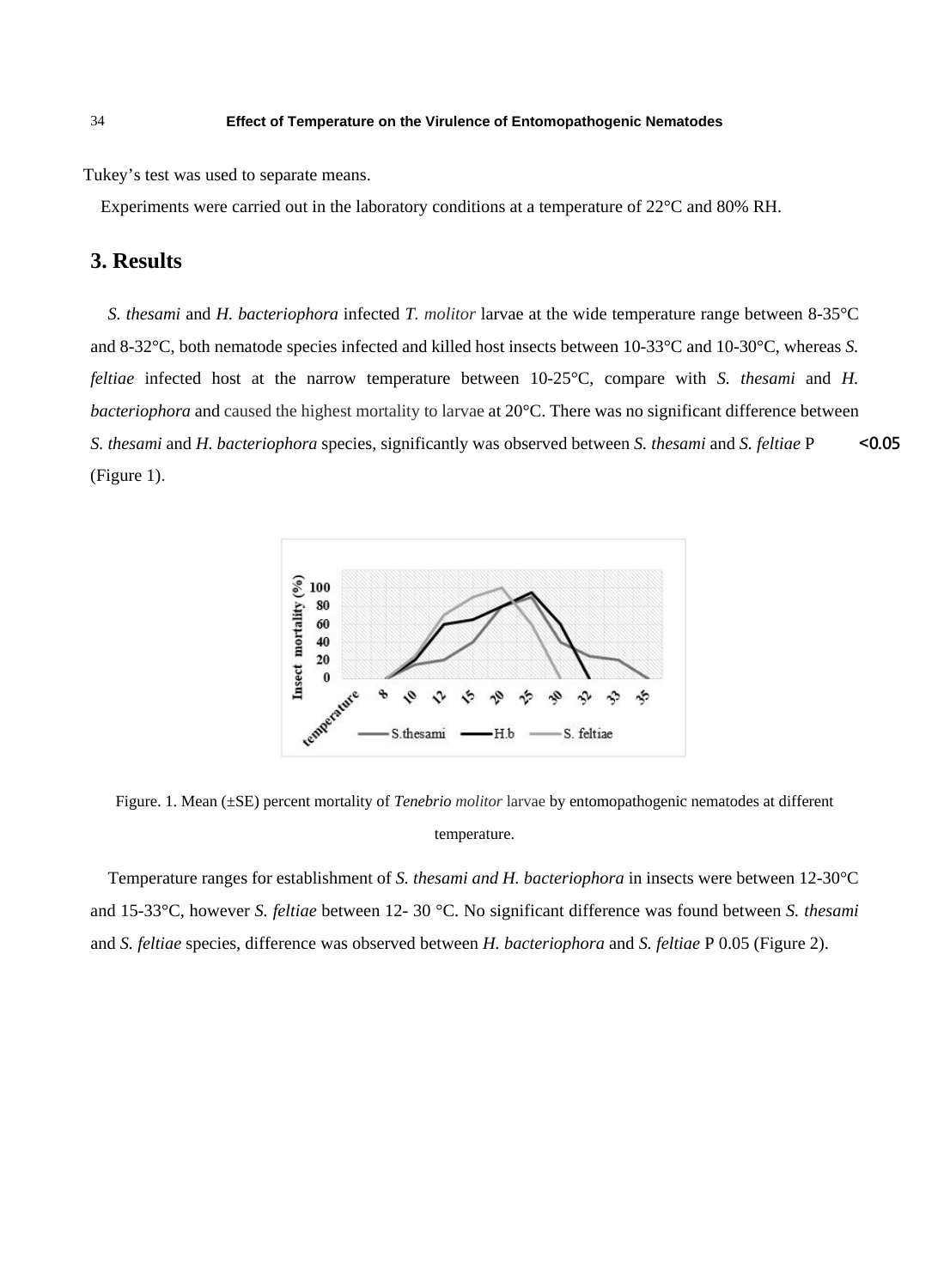

Figure 2. Mean (±SE) number of infective juveniles established per *Tenebrio molitor* larvae at different temperature.

After 5 days' exposure, each larva was transferred to a separate White trap containing filter paper with distilled water and the total number of emerging IJs, were counted every two days until there was no further recovery. *H. bacteriophora* produced the highest number of infective juveniles – 200, 000 per cadaver at 30°C compared with S. *thesami* and *S. feltiae*. The number of infective juveniles produced by *S. thesami* was 90.000, whereas for *S. feltiae* – 85.000 per insects (Figure 3).



Figure 3. Mean (±SE) number of infective juveniles produced per *T. molitor* larvae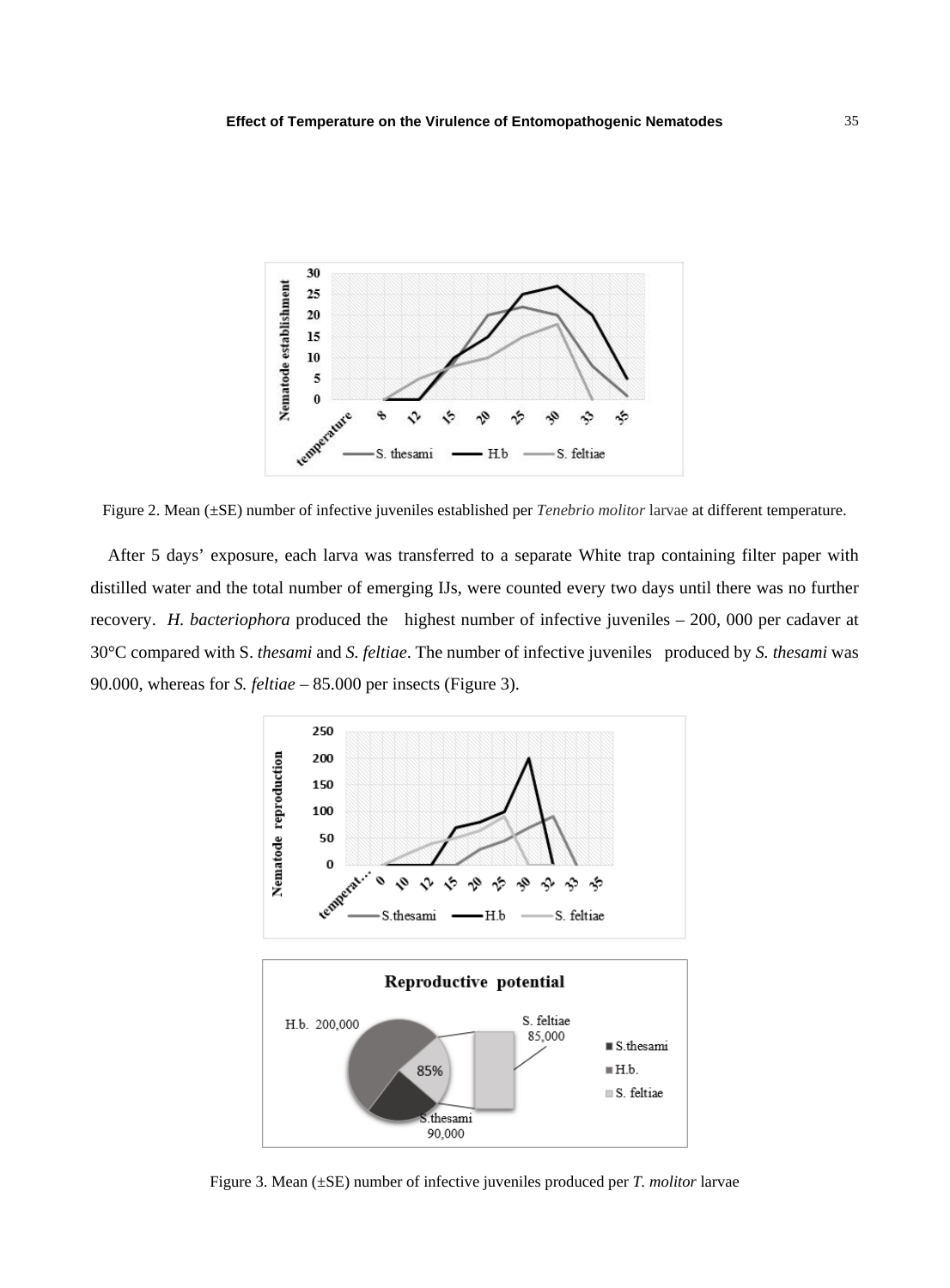#### 36 **Effect of Temperature on the Virulence of Entomopathogenic Nematodes**

## **4. Conclusion**

Biological control is a method of controlling insect pests. It relies on predation, parasitism, herbivory, or other natural mechanisms, but typically also involves an active human management role. It can be an important component of integrated pest management (IPM) programs.

The aim of biocontrol is use of living organisms - entomopathogens (entomopathogenic nematodes, entomopathogenic fungi, bacteria, virus etc.), to prevent or reduce damage caused by insect pests (Selçuk Hazir et.al 2003).

Temperature influences the nematodes' survival, infection, and reproduction, is one of the most important factors limiting the practical uses of the nematodes as biocontrol agents (Jagdale and Gordon 1998a). It has been established that the nematodes are able to adapt physiologically to environmental temperatures.

The results of the presented study show that thermal niche breadth for infection consisted of temperature range over which nematodes caused insect mortality. Establishment thermal niche was defined as the temperature range over which the nematodes developed to adults following infection.

Reproduction thermal niche breadth consisted of temperature range over which nematodes penetrated, established and produced next generation infective juveniles (Grewal 1994).

Thermal effect for infection differed among nematode species. Both species *S. thesami* and *H. bacteriophora* were more adapted to warm temperature reproduction whereas *S. feltiae* to cooler temperatures. In the laboratory, all three nematode species successfully reproduced inside *T. molitor* larvae, *H. bacteriophora* produced the highest number of infective juveniles per larva at 30°C, followed *S. thesami* and *S. feltiae*. *S. feltiae* caused the highest mortality of larvae at 20°C, whereas *S. thesami* infected *T. molitor* larvae at the widest temperature range and killed insects between 8-35°C.

All nematodes were significantly different from each other in effectiveness against last instar of *T. molitor* larvae. Temperature is the most influential environmental factor, which has great biological significance. Mortality of larvae and production of IJs in *T. molitor* increased with increasing exposure time and temperature in both experiment. In future research, for field tests will be used the most suitable nematode species for biological control of different pest insects.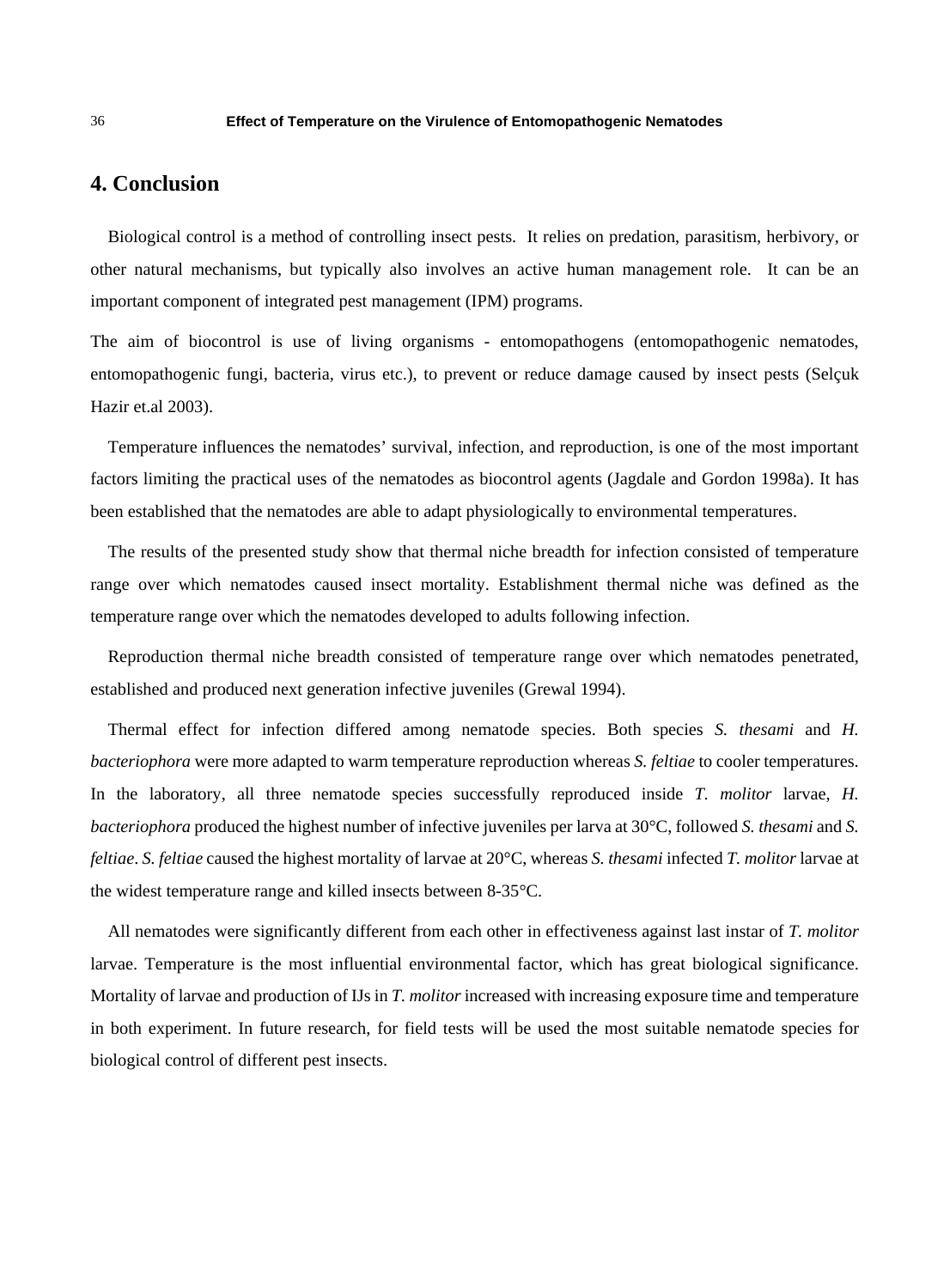#### **Acknowledgements**

This study was prepared in the framework of the Project: № 832128641/83273372 "Introducing environmentally friendly pest-control for bio-protection of agricultural crops in the border areas Azerbaijan (Sheki - Zagatala) and Georgia (Lagodekhi)" of the EaPTC Cooperation program Azerbaijan – Georgia.

### **References**

- [1]. Gaugler R. and Kaya H.K. (1990). Entomopathogenic Nematodes in Biological Control. CRC. Boca Raton, Fl.
- [2]. Kaya H. K. & Gaugler R. (1993). Entomopathogenic nematodes. Ann. Rev. Entomol. 38.181-206.
- [3]. Akhurst R. J. & Boemare N. E. (1990). Biology and taxonomy of Xenorhabdus. In Entomopathogenic nematodes in biological control (Edited by R. Gaugler and H. K. Kaya), 75-90. CRC Press, Boca Raton, FL.
- [4]. Poinar G.O. Jr (1990). Taxonomy and biology of Steinernematidae and Heterorhabditidae. In Entomopathogenic nematodes in biological control (Edited by R. Gaugler and H. K. Kaya), 23-64. CRC Press, Boca Raton, FL.
- [5]. Grewal, P. S., E. E. Lewis, R. Gaugler, and J. F. Campbell. (1994). Host finding behavior as a predictor of foraging strategies in entomopathogenic nematodes. Parasitology 108: 207–215.
- [6]. Grawal P. S., S. Selvan and R. Gaugler (1994). Thermal Adaptation of Entomopathogenic Nematodes: Niche Breadth for Infection, Establishment, and Reproduction. J. Therm. Biol. Vol. 19. No 4., 245-253.
- [7]. Gorgadze, O. A., Ivanova, E. S., Lortkipanidze, M. A. and Spiridonov S. E. (2016). Redescription of *Steinernema thesami* Gorgadze, 1988, (Rhabditida: Steinernematidae) from Georgia, Russian Journal of Nematology (impact factor - 1.081), 24 (1),  $17 - 31$ .
- [8]. Kazir S, Kaya HK, Stock SP, Keskin N. Entomopathogenic nematodes (Steinernematidae and Heterorhabditidae) for biocontrol of soil pests. Turkish Journal of Bioligy 2003; 27: 181-202.
- [9]. Woodring, J. L. & Kaya, H. K. (1998). Steinernematid and Heterorhabditid nematodes: A hand-book of techniques // South. Co-operative Serv. Bull.
- [10]. White GF. (1927). A method for obtaining infective nematode larvae from cultures. Science 66: 302-303.
- [11]. Kaya, H. K., and Stock, S. P. (1997). Techniques in insect nematology. In *Manual of Techniques in Insect Pathology*. (eds. L. Lacey), Academic Press, San Diego, 281-324.
- [12]. [Parwinder S. Grewal, Sen Selvan, Randy Gaugler](http://www.sciencedirect.com/science/article/pii/0306456594900477) (1994). Thermal adaptation of entomopathogenic nematodes: Niche breadth for infection, establishment, and reproduction. Journal of thermal Biology, Vol. 19, Issue 4, 245–253.
- [13]. Abbott W.S. (1925). A. method of computing the effectiveness of an insecticide. J. Econ. Entomology, 18. 265-276.